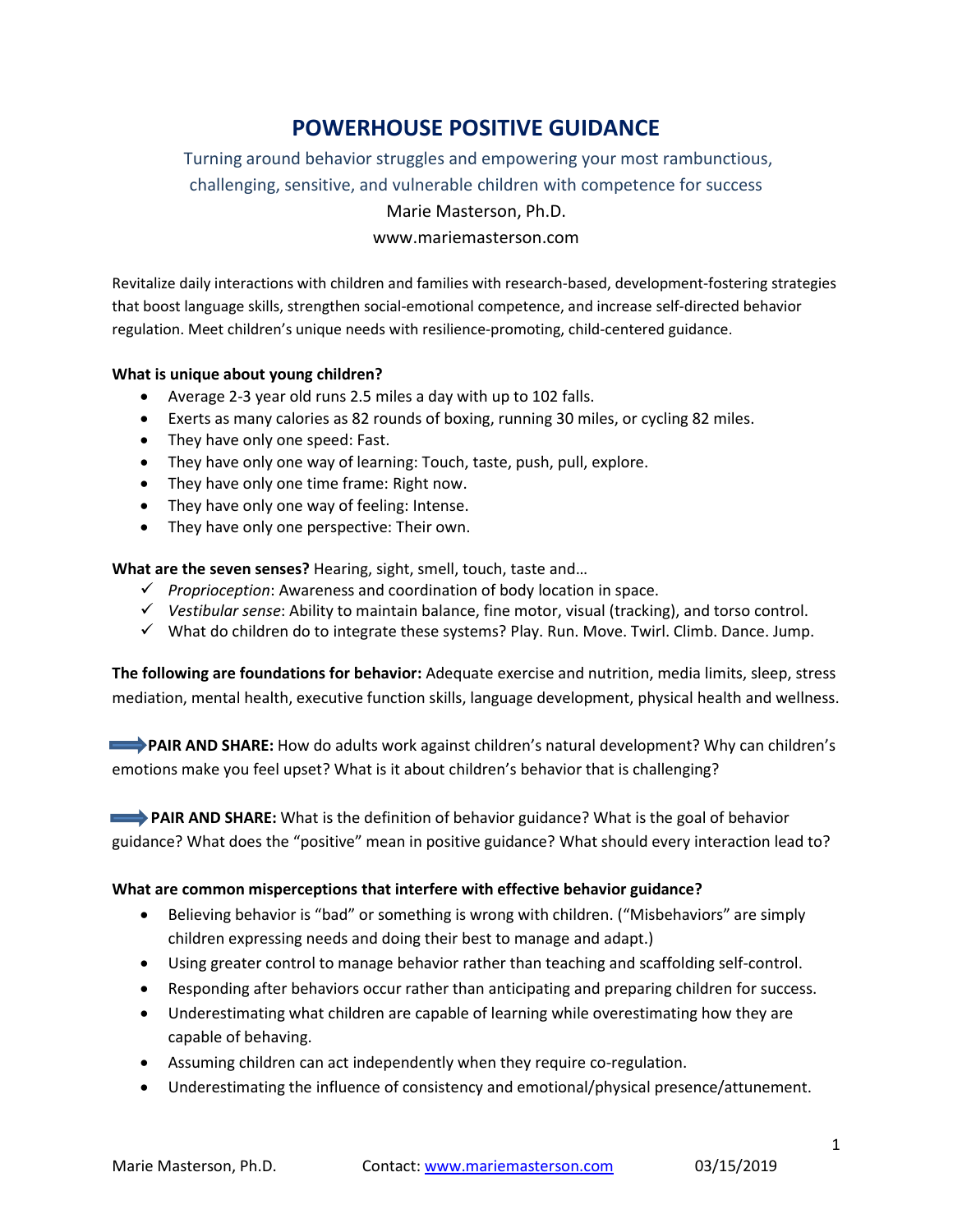### **What does not work in behavior guidance approaches – and what does?**

- 1. Disregarding children's physical well-being, mental health, stress, sleep, diet, exercise, and media use. Educate yourself, colleagues, and families.
- 2. Disregarding development. Work with instead of against children's natural ways of being.
- 3. Getting upset. Instead, calm and soothe. Stay quietly nearby to describe, reassure, and support emotion management. Use containment and emotion coaching.
- 4. Shaming rather than teaching. "I told you not to do that." "You know better." "Oooh, you are driving me crazy." Instead: "I will stay with you. I will help you. You are making progress."
- 5. Using power struggles. "Do it now." "If you don't x, you can't y." Instead try, "Let's do this together." Child responds to threat with 50% chance of success of success. Goal: self-regulation.
- 6. Mistaking punishment for discipline. Use guidance to teach, support, coach, and train.
- 7. Allowing failure. Every interaction should lead to success. Success leads to more success.
- 8. Being inconsistent. Allowing one time (or with one child) what you let go another. Asking when you don't follow through.
- 9. Telling the child what he did wrong instead of helping him/her figure out skills and strategies for success (e.g., focusing on the what NOT to do, instead of problem-solving and supporting).
- 10. Telling parents what children did wrong, instead of sharing positive moments of progress.
- 11. Thinking the "behavior" is the child's fault, instead of evaluating all contributions and supports.
- 12. Taking charge instead of putting children in charge of themselves. How do we do this?
	- Ask instead of tell. Instead of, "Put your feet on the floor," ask, "Where are your feet? Where do your feet go?"
	- Teach calming skills. Explain what is happening. Stay nearby to assist, calm, support, and reassure. Young children co-regulate – with assistance.

 **PAIR AND SHARE:** Describe the top behavior challenges and how adults respond. Which behaviors are most frustrating to you/others? What are you doing now that is NOT working?

## **Positive Guidance that Changes You and Children**

Guidance means to teach and train positive habits of behavior and strengthen self-regulation. Use these strategies individually or combine as needed. The desired goal is to ensure children experience success.

**1. Model the behavior you want.** Show children by example how to behave.

**2. Prepare children for what is coming next.** "First we will wash hands. Then we will eat lunch." Be consistent every time. Only say what you plan to do. Don't expect children to know what is happening next. They are focused in the moment.

**3. Give positive feedback**. Narrate what you see. "How kind. You shared your wagon with Skye." "You stepped over Bryon's puzzle. Good for you to see what he was doing and tell your body where to go."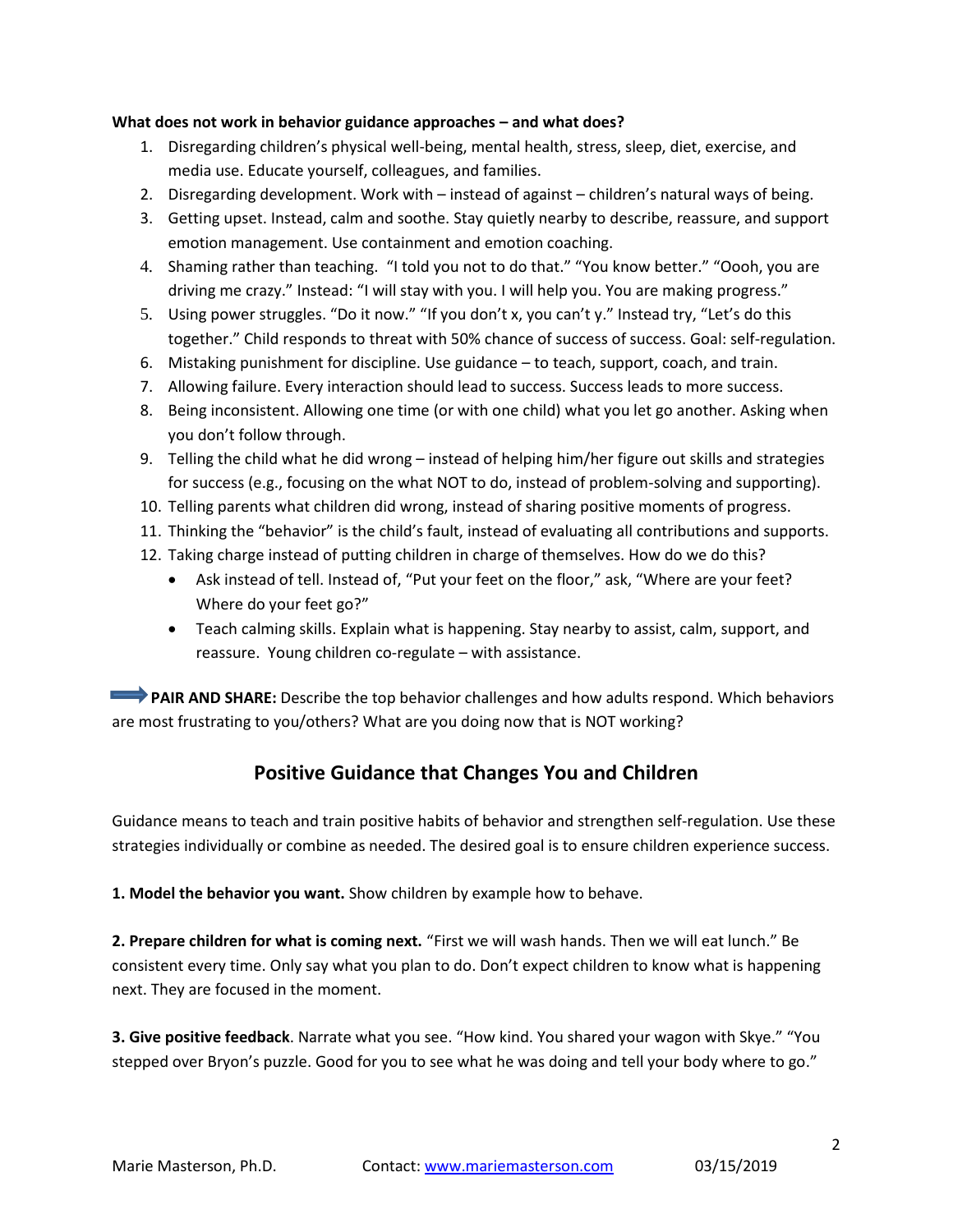**4. Use effective redirection.** Rather than mention what should not be done (or tell a child to stop), *describe a safe, positive choice or solution*. "Food goes on the plate." "Feet go on the floor." Effective redirection is an incompatible alternative. It replaces rather than stops a behavior.

- Say to a child steering in the direction of another child's ride-on-toy, "Drive around Tommy." (Rather than "Don't hit Tommy.")
- Say to a child who bumps into another child's body while walking, "Look for your feet." (Rather than, "Look out. Don't bump Charlie.")
- Say to a child throwing a bean bag towards another child, "Throw the beanbag into the basket." (Rather than, "Don't through the bean bag at Remy.") Alternative: "What is a safe place to throw the bean bag?"

**5. Offer choices.** Make a simple statement that describes a needed behavior, then add two choices to shift responsibility to the child.

- "Naptime. Do you want to snuggle with your blanket or teddy bear?"
- "Time to pick up toys. Do you want to help pick up the cars or the bears?" If needed, repeat. "Time to pick up toys. Cars or bears?" If the child does not choose, offer the container, help put the bears in, and talk about the upcoming activity.

**6. Keep it simple.** Young children have a short attention span. Give brief, one-step instructions.

- For a child climbing, say, "Feet on the floor," rather than, "Look out, Shalynn. You will fall off that chair and hurt yourself."
- For a child wanting to play at naptime, say, "Naptime. I will pat your back," rather than, "Honey, if you don't sleep now, you will be tired when Mamma comes, and I promised her I would help you take a good nap."
- For a child waving a book around, say, "Book on your lap. Let's read together," rather than, "If you wave that book around, you will bop yourself on the head and get hurt."

**7. Use alternatives to "no."** Shift children's attention forward to a positive activity.

- Redirect or distract. "I have a box of squishy balls. You can roll them down the slide." Hand the box to the child and demonstrate.
- Offer a choice. "Would you like to paint at the easel or make handprints with Ms. Kelly?" Help the child get started.
- Engage the child in a new activity with other children. "Let's blow bubbles with Jasmine and Sam." Guide the child to the children with bubbles.

**8. Validate feelings.** "It's hard to sit still." "I feel like running, too." Describe feelings you see. "I know you are disappointed. I see you are excited." "I know you miss momma. Let's read until she comes."

**9. Encourage and empower success.** "Three cheers for my kind children. You were helping each other." "Awesome! We had fun cleaning up together." "I am so happy to read with you. You are a good book reader."